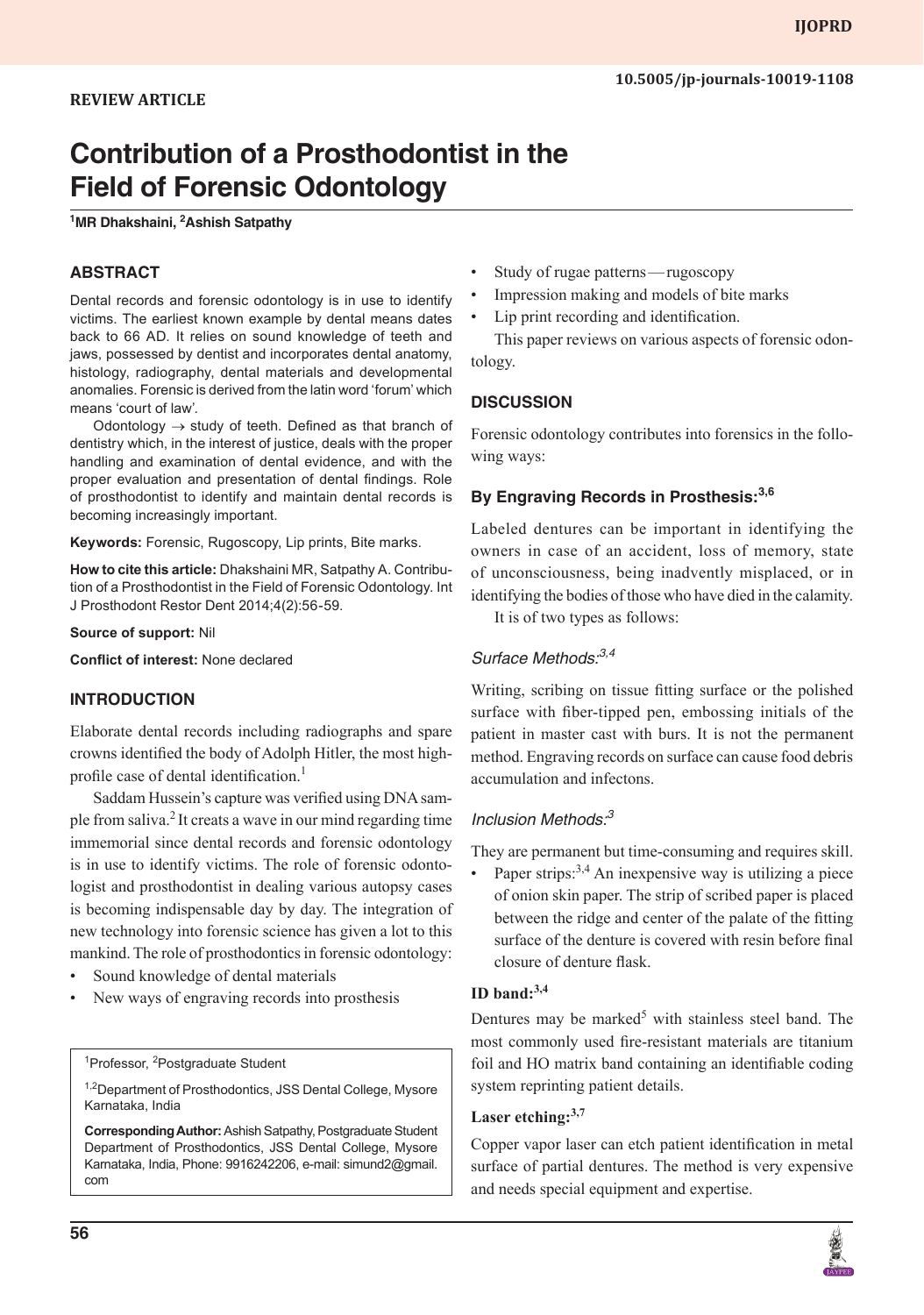A t-Shaped clear PMMA resin bar is constructed by cutting baseplate wax and then is flasked, packed, processed and finished in clear or pink PMMA. An identification printed label against the flat surface of the bar is fixed. It is then surface-polished to produce a clear window displaying the ID label.

#### **Electronic Microchips:3,9**

**T Bar:3,8**

Patient information was etched onto a chip measuring  $5 \times 5 \times$ 0.6 mm. It is bonded with acrylic resin. Further advancement includes specialized equipment to transfer details to computer. Its disadvan-tage is that it can be inscribed only by manufacturer and not by the dentist.

#### **Lenticular System:3,10**

Lenticular lens is used to produce images with an illusion of depth, morph or the ability to change or move as the image is viewed from different angles. Information once written cannot be changed, may not withstand fire.

#### **RFID Tags:3,11**

A radiofrequency identification tag is a cosmetic, effective labeling method permitting rapid and reliable identification by the wearer size  $-8.5 \times 2.2$  mm. Large amount of denture usage data can be stored in them.

#### **Photographs:2,12**

Patient photograph is embedded to clear acrylic denture base. Useful in countries having low literacy rate. It was resistant only upto 200 to 300°C.

#### **Bar Codes:2,13**

Similar to bar coding of various other consumer goods. The bar code that is resistant to high termperatures is incorporated into a denture and sealed with heat cure acrylic resin.

#### **Chelioscopy:14-16**

The external surface of lips has many elevations and depressions forming a characteristic pattern called lip prints, examination of which is known as chelioscopy. In 1932, Edmond Locard, one of France criminologists recommended the use of lip prints in personal identification and criminalization. Suzuki and Tsuchihashi gave a new name to lip prints as—'figura linearum labiorum rubrorum'.

Snyder reported in his book homicide investigation that the characteristics of the lips formed by lip grooves are as individually distinctive as the ridge characteristics of finger prints.

- The methods to obtain lip prints are of two types:
- Direct method
- Indirect method

### **Rugoscopy:16,17**

It is the study of palatal rugae—Caklas and Shetty, et al had reported palatal rugae were first described by Winslow in 1753. Palatal rugae are irregular, asymmetric ridges of the mucous membrane extending laterally from incisive papilla and the anterior part of the median palatal raphe.

*Contribution of a Prosthodontist in the Field of Forensic Odontology*

Rugoscopy finds application in the field of anthropology, comparative anatomy, genetics, forensic odontology, prosthodontics and orthodontics. Palatal rugae, in addition to being unique to and individual, are protected from trauma by their natural position in the head and insulated from heat by tongue and buccal fat pads, unlike fingerprints which can get destroyed. With age, rugae change length but remain in the same position throughout the entire life of a person. To study rugae, impression of maxillary arch is made. Impression is poured with dental stone. Rugoscopy may not be so useful in crime scene investigation but very useful in necroidentification technique, especially in aeronautical accidents.

# **Bite Mark Analysis:18-21**

Individual Bite Marks—The marks left by the teeth in a person may be used to identify an individual. The differences in size and shape of teeth can sometimes be easily noticed, especially when teeth are missing or prominent. The most common type of bite marks are contusions.

Bite marks can be in two- or three-dimensional evidence. Two-dimensional evidence like pictures have angular distortion. Some tools within Photoshop can be used to detect and correct for certain angular distortions. This is an extremely important step as it forms the foundation for the comparison procedures that follow. The first issue with this picture is the scale's off-angle position relative to the bitemark.

### **DNA in Forensic Odontology:19**

The highly variable regions of DNA have unique patterns for each individual. Several biological materials may be employed for isolation of DNA and accomplishment of laboratory tests for human identification, including teeth, bone tissue, hair bulb, biopsy sample, saliva, blood and other body tissues.

#### **Sex Determination from Pulpal Tissue:19,22**

The sex determination from pulpal tissue is based on the presence or absence of X-chromosome.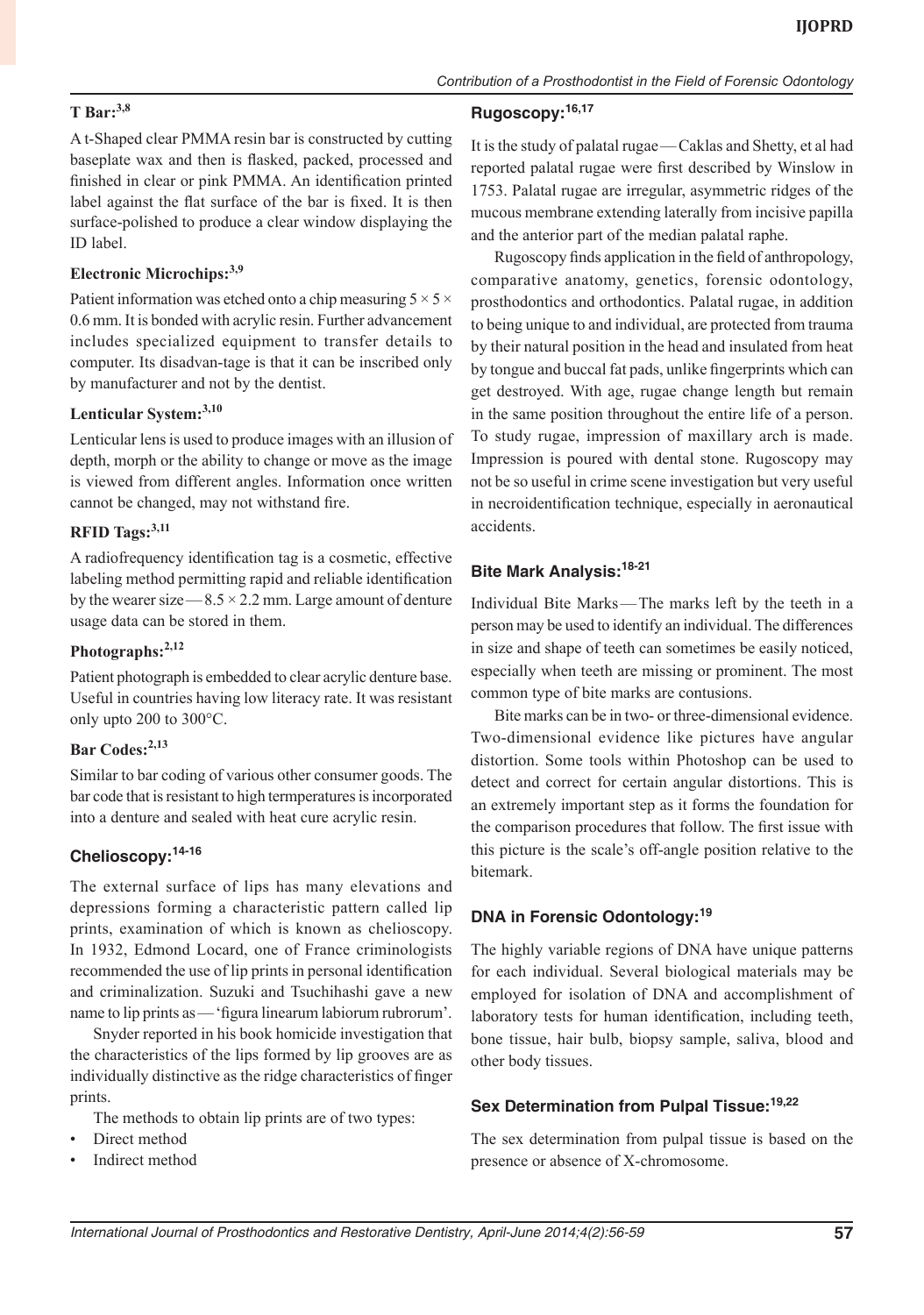# **STUDIES FOR AGE ESTIMATION AND SEX DETERMINATION<sup>19</sup>**

### **Mandibular Canine Index as a Sex Determinant**

Canines seem to be unaffected by extreme catastrophic events like air crashes or hurricanes. The method comprises of evaluating dental casts in the age group of 14-20 years. Boaz, et al revealed that the mean values of the buccolingual and mesiodistal dimensions of the mandibular left canine were greater in females than in males and the mean values of the mesiodistal dimensions of the mandibular right canine in females were greater than that in males in the given sample.

### **Cementum Annulations for Age Estimation**

The tooth cementum annulations may be used more reliably for age estimation. The predicted age of the individual is thus obtained as:

Number of incremental lines  $(n) = X/Y$ 

where X is the total width of cementum from dentinocemental junction to cementum surface and Y is the width of cementum between the two incremental lines.

By adding average age of eruption in years for each tooth as presented in Gray's Anatomy, the counted number of incremental lines, the chronological age of the individual was obtained.

 $E = n + t$ 

where estimated age  $=$  number of incremental lines  $(n)$ + eruption age of tooth (t).

# **Enamel Rod End Patterns**

Enamel rod end patterns are unique to an individual tooth of the same individual and in different individuals.

Enamel rods are laid down by the ameloblasts in an undulating and intertwining path. This is manifested on the outer surface of enamel as patterns of the ends of a series of adjacent enamel rods. These patterns on the enamel surface are called tooth prints.

The term 'ameloglyphics' ('amelo' meaning 'enamel'; 'glyphics' meaning 'carvings')—has been used for the study of enamel rod patterns on tooth surface. These enamel rod end patterns can be duplicated by various methods like acetate peel technique, rubber base impression, etc.

The age-related changes in the dentition can be divided into three categories: formative, degenerative and histological. Formative changes can be good predictors till the age of 12. They include the completion of the crown, eruption of the crown into oral cavity and completion of the root. Degenerative changes include attrition, periodontosis, secondary dentin and cementum apposition (both seen microscopically), root resorption and transparency of the root seen in ground sections.

Amino acid racemization studies are also used to determine age.

Aspartic acid is most commonly used based on its presence in human dentin. Aspartic acid exhibits optical phenomena by existing in the dextro (D) or laevo (L) forms. L-aspartic acid is found in human dentin and with time converts into the D-aspartic acid. It has a slow metabolic turnover and, therefore, is slow to decompose. Thus, assessment of the D/L ratios in dentin, by chromatographic techniques, can be correlated to age.

# **Dentin Translucency19**

Dentinal translucency is considered best for dental age estimation.

# **Panoramic Radiography19**

Dental examination and comparison between antemortem and postmortem dental records and radiographs produce results with a high degree of reliability and relative simplicity. Panoramic radiographs are also helpful to determine the age of the individual by assessing the stage of eruption.

The size of dental pulp cavity is reduced as a result of secondary dentin deposit.

# **Third Molar for Age Estimation23**

The eruption stages were evaluated using the classification of stages by Olze, et al as:

Stage A: Occlusal plane covered with alveolar bone.

Stage B: Alveolar eruption; complete resorption of alveolar bone over occlusal plane.

Stage C: Gingival emergence; penetration of gingiva by at least one dental cusp.

Stage D: Complete emergence in occlusal plane.

Each individual age was calculated as date of exposure minus date of birth and recorded as years and 1/10 of years.

# **Summary and Conclusions**

The contribution of a forensic odontologist in medicolegal proceedings cannot be overstressed. In spite of having progressed by leaps and bounds through various techniques in the identification of accident victims and in investigative criminology, forensic odontology is still bound by precincts.<sup>19,24</sup> Humanitarian aims pursued by volunteering dentists during mass disasters should be refrained to assure quality work and high forensic standards.<sup>19</sup> Guidelines and international principles and codes are needed especially when working in an international arena.<sup>19</sup> This would allow disaster victim identification (DVI) teams from different nationalities to work in a synergic and universal way. Strategies for developing an international forensic odontology